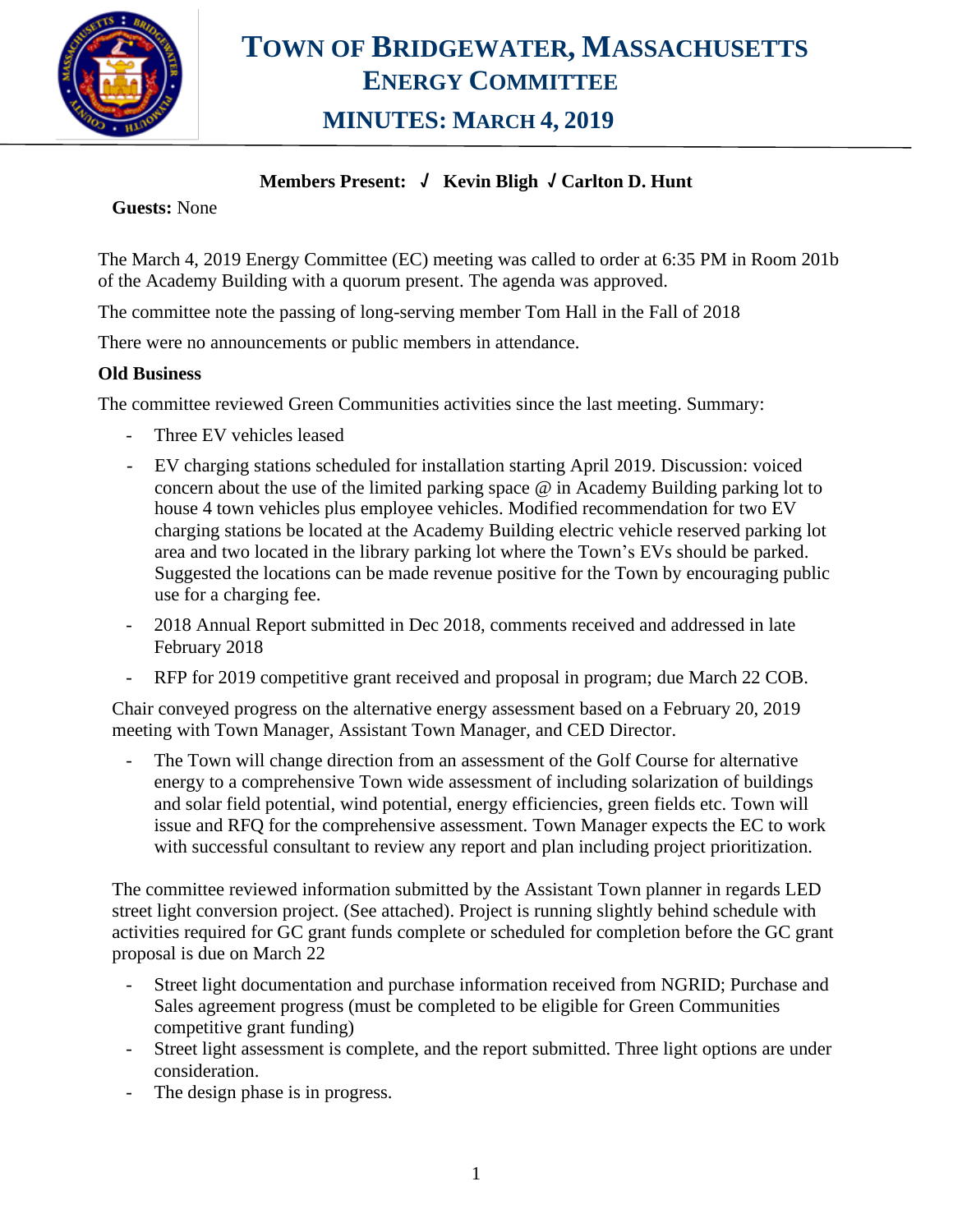

 **MINUTES: MARCH 4, 2019**

#### Solar Energy

The Chair reported:

- The cumulative percent solar energy supply remains less than 100% of the Town's usage (84.2% through Dec. 2018). (see attached graphics).
- Planning Board approved a site plan for solarization of the former Town Landfill on Bedford St.
- A wetlands assessment for a potential solar field near the corner of Flagg and Bedford streets has been requested.

**Ordinances** 

The Solar Ordinance modifications and draft wind energy ordnance will be reviewed as part of the comprehensive zoning review and update.

#### **New Business**

Discussed an article "*Why EV Charging Needs To Be Part Of Your Smart Mobility Planning*" [https://na.smartcitiescouncil.com/article/why-ev-charging-needs-be-part-your-smart-mobility](https://na.smartcitiescouncil.com/article/why-ev-charging-needs-be-part-your-smart-mobility-planning)[planning:](https://na.smartcitiescouncil.com/article/why-ev-charging-needs-be-part-your-smart-mobility-planning)

- Reached consensus that the ongoing Comprehensive Master Plan update should address planning for the building wave of EV. Chair to submit recommendation to Community and Economic Development Director.
- Suggested the Town include an assessment of optimal locations for build out of EV stations Town wide in the CMP. Chair to submit recommendation to Community and Economic Development Director.
- Recommended adding this to the scope of the comprehensive energy assessment project discuss on Feb. 20<sup>th</sup>. Chair to submit recommendation to Community and Economic Development Director.

No other business being brought up and no public comments, the meeting was adjourned at 7:10 PM.

The next meeting is scheduled for 6:30 PM, TBD, Room 201B of the Academy Building.

Carlton DHient Ph. P

Submitted by Carlton D. Hunt, Ph.D.,

EC Chair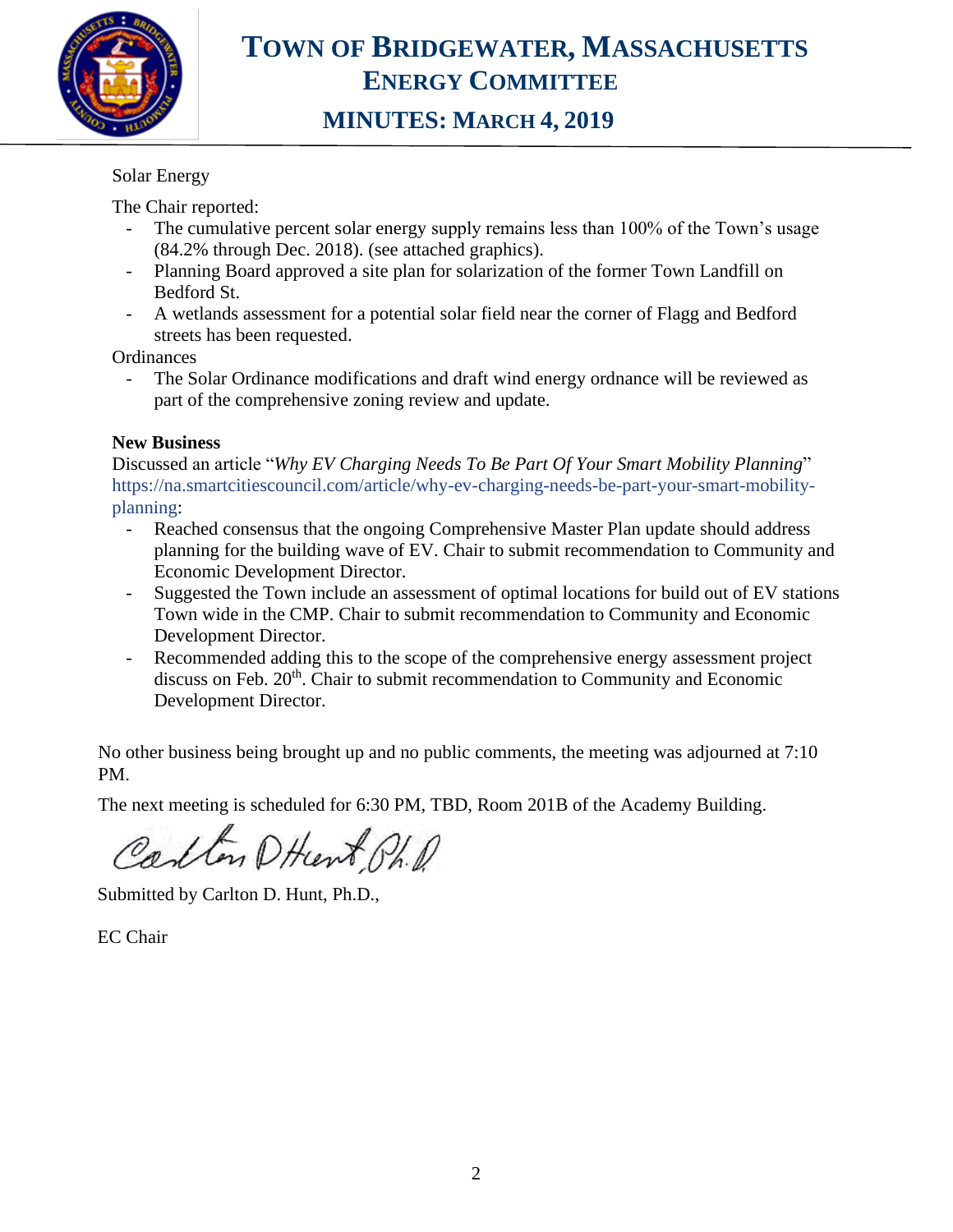

### **MINUTES: MARCH 4, 2019**

DATE: March 4, 2019 TO: Energy Committee FROM: Elijah Romulus, Assistant Town Planner, Community & Economic Development Department RE: Updates for the Energy Committee Meeting on 3/4/19

This memo serves as a brief recap to the Town of Bridgewater's Energy Committee on the current projects regarding Street Light Conversions and Green Communities.

#### STREET LIGHT CONVERSION PROJECT

Currently, the Town of Bridgewater has contracted Tanko Lighting for the Town's streetlight audit and design. The audit was completed on February 15, 2019. So far, the process with Tanko has been seamless and they have been great working with. The results are as follows:

- 1230 fixtures matched the utility record,
- 355 did not match utility record because they were either:

o Additional 47 at Bridgewater Raynham,

- o Decorative (38 in the downtown & 47 at Bridgewater Raynham),
- o Near BSU, or
- o Near city limits.

We are working on paying out the audit portion and moving onto the design phase. Regarding the design phase I am attaching the three (3) street light options to this document.

GREE N COMMUNITIES PROJECT Thursday February 21, 2019 Green Communities South Regional Rep. Seth Pickering met with Carlton and I to review and complete our 2018 Annual Report submission. We are officially closed out.

- We are all set to apply for the 2019 grant funding round.
- We are considering applying for the funding to support our streetlight conversion project.

The requirements per the grant application is as follows: For exterior lights, streetlights, traffic lights or parking lot lights, provide:

- o Number and wattage of existing lights
- o Their total electric consumption for the previous year in kWh
- o Ownership (confirm that municipality owns its streetlights) and metering status (unmetered or metered)
- o Wattage, cost and technology (LED, induction, etc.) of proposed replacement lights o LED streetlights must be controls-ready (seven-pin)
- o For LED streetlight controls, please provide the aforementioned information, as well as the following:
	- $\Box$  Product specifications for controls;
	- $\Box$  Proposed operating changes and associated projected energy savings; and Email or letter of support from the utility.

Respectfully Submitted,

Elijah Romulus, Assistant Town Planner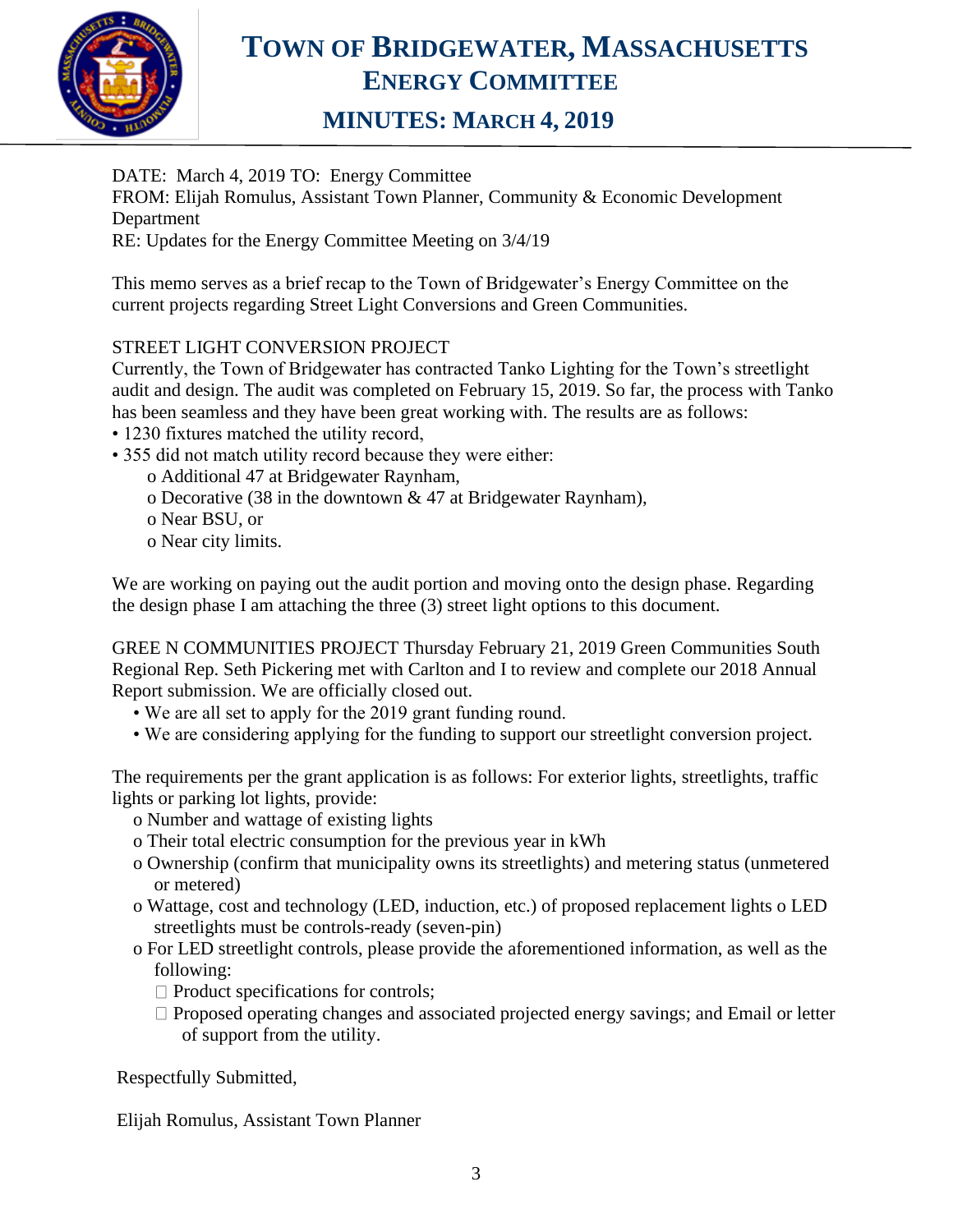

**TOWN OF BRIDGEWATER, MASSACHUSETTS ENERGY COMMITTEE MINUTES: MARCH 4, 2019**

**Percent Solar**  $\begin{array}{r} \n\hline\n\text{FY17 % SOLAR} \longrightarrow \text{100 % SOLAR}\n\end{array}$ **FY 18 % SOLAR FY19% SOLAR 160% PERCENT OF TOTAL USE FROM FROM 140% 120% MARINA SOLAR FIELD USE**<br>FIELI **100%** TOTAL **80%** SOL **60%** PERCENT OF<br>MARINA S **40% 20% 0% 1 2 3 4 5 6 7 8 9 10 11 12** July December January June**MONTH [FY] (1 = JULY 2016)**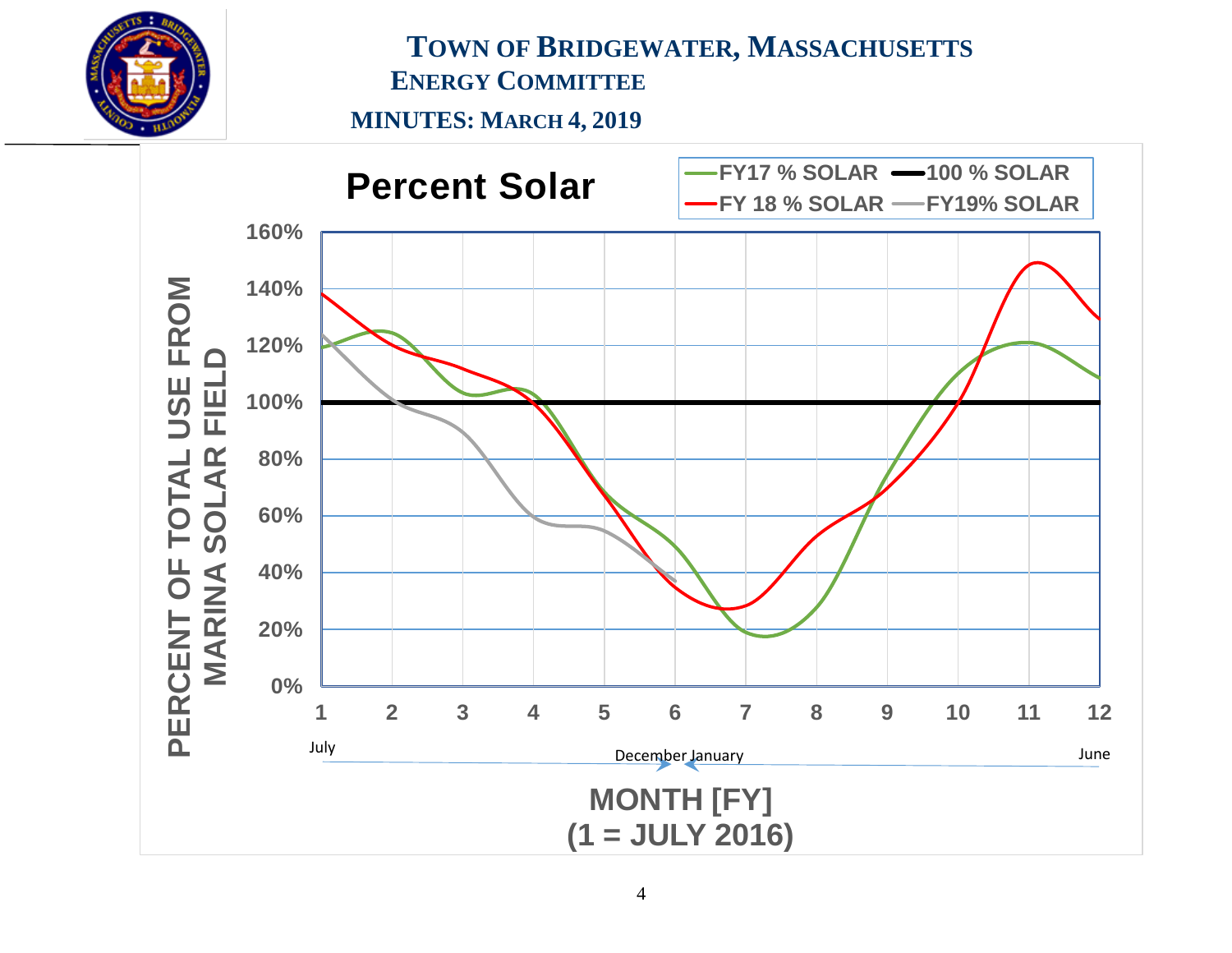

### **MINUTES: MARCH 4, 2019**